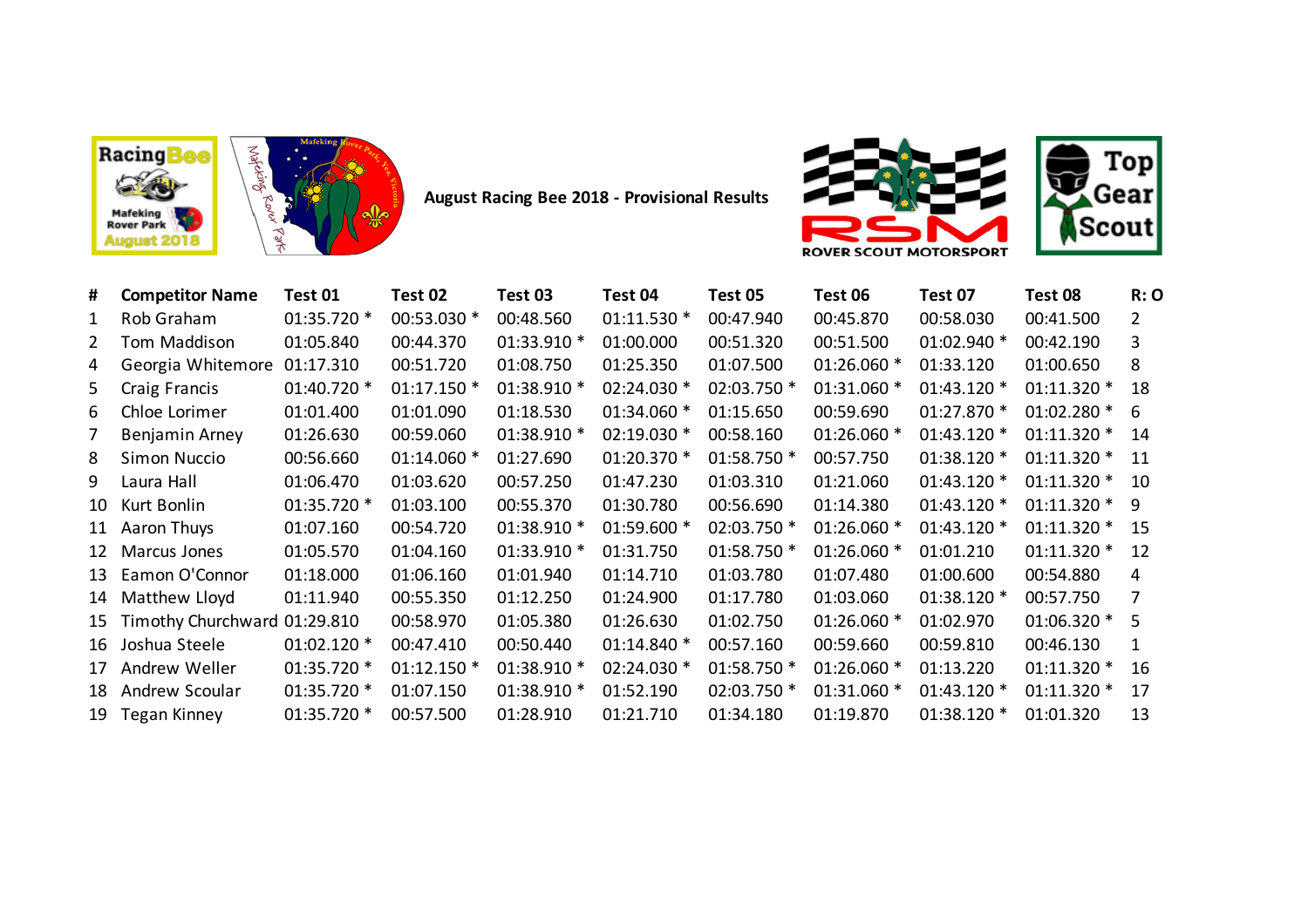### **Event Management System**

Event Ranks - Test 01 Class: Overall

| <b>Place</b><br>1 | <b>Entrant Details</b><br>$N/A$ $[N/A]$<br>Simon Nuccio (1607081) | <b>Calculated Time</b><br>00:56.660 |
|-------------------|-------------------------------------------------------------------|-------------------------------------|
| 2                 | $N/A$ $[N/A]$<br>Chloe Lorimer (1144016)                          | 01:01.400                           |
| 3                 | N/A [N/A]<br>Joshua Steele (1805777)                              | 01:02.120                           |
| 4                 | $N/A$ $[N/A]$<br>Marcus Jones (1801188)                           | 01:05.570                           |
| 5                 | $N/A$ $[N/A]$<br>Tom Maddison (1101619)                           | 01:05.840                           |
| 6                 | $N/A$ $[N/A]$<br>Laura Hall (1807815)                             | 01:06.470                           |
| 7                 | N/A [N/A]<br>Aaron Thuys (1704139)                                | 01:07.160                           |
| 8                 | $N/A$ $[N/A]$<br>Matthew Lloyd (1123629)                          | 01:11.940                           |
| 9                 | N/A [N/A]<br>Georgia Whitemore (1804814)                          | 01:17.310                           |
| 10                | $N/A$ $[N/A]$<br>Eamon O'Connor (1805027)                         | 01:18.000                           |
| 11                | N/A [N/A]<br>Benjamin Arney (1805541)                             | 01:26.630                           |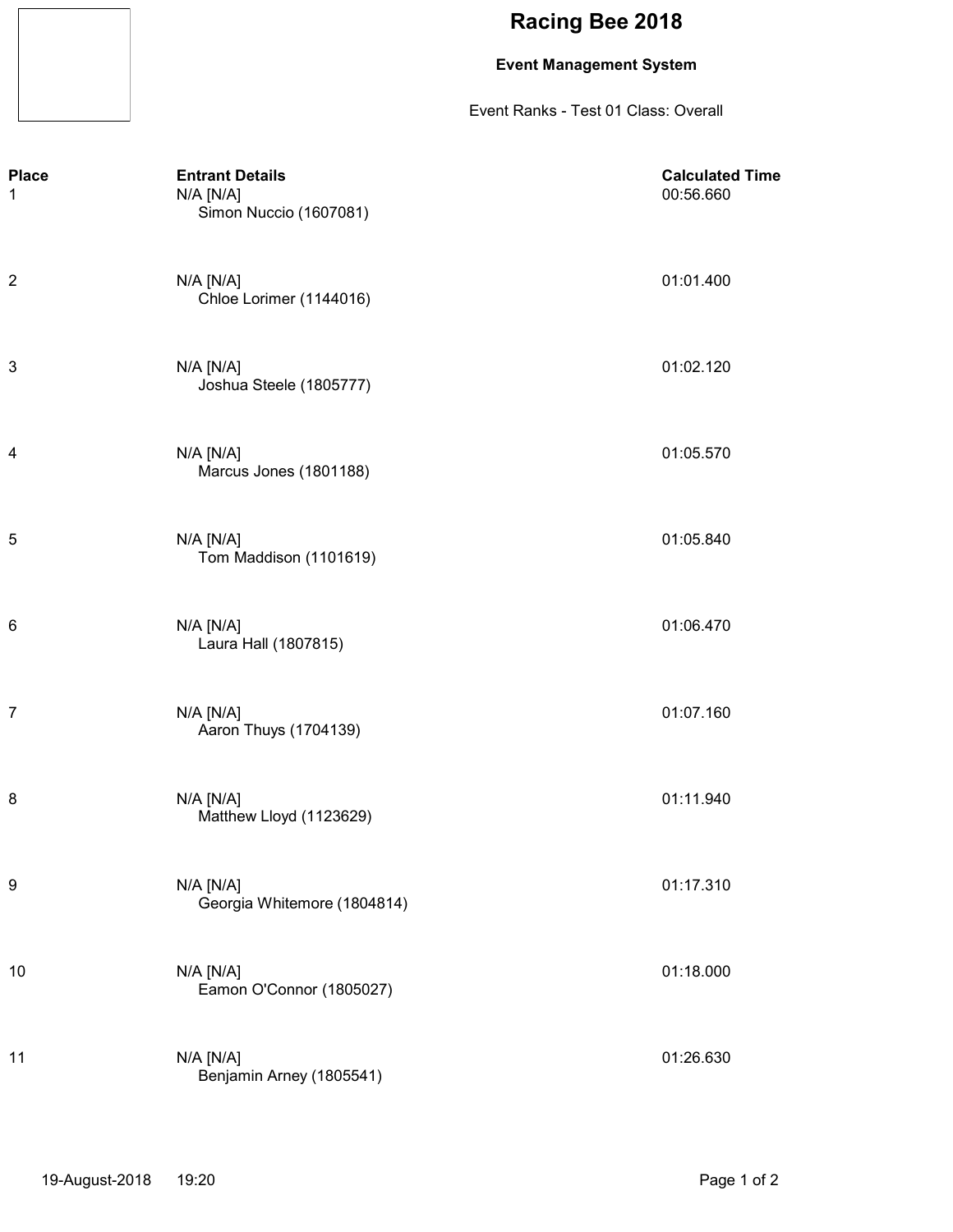| <b>Place</b><br>12 | <b>Entrant Details</b><br>$N/A$ $[N/A]$<br>Timothy Churchward (1805638) | <b>Calculated Time</b><br>01:29.810 |
|--------------------|-------------------------------------------------------------------------|-------------------------------------|
| 13                 | N/A [N/A]<br>Rob Graham (1052844)                                       | 01:35.720                           |
| 14                 | N/A [N/A]<br>Kurt Bonlin (1607187)                                      | 01:35.720                           |
| 15                 | $N/A$ $[N/A]$<br>Andrew Weller (1805780)                                | 01:35.720                           |
| 16                 | $N/A$ $[N/A]$<br>Andrew Scoular (1102121)                               | 01:35.720                           |
| 17                 | N/A [N/A]<br>Tegan Kinney (000000)                                      | 01:35.720                           |
| 18                 | $N/A$ $[N/A]$<br>Craig Francis (1091139)                                | 01:40.720                           |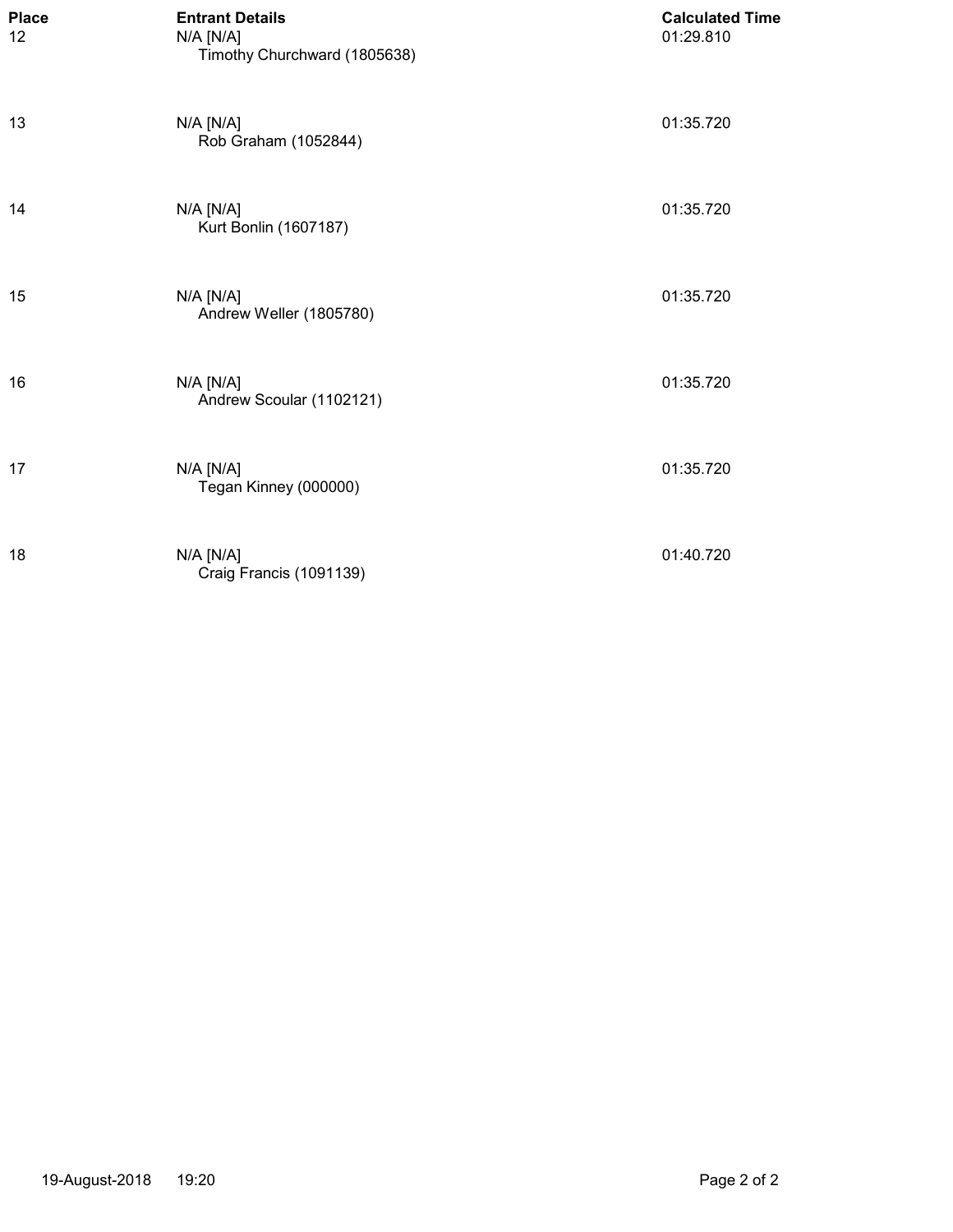### **Event Management System**

Event Ranks - Test 02 Class: Overall

| <b>Place</b><br>1 | <b>Entrant Details</b><br>N/A [N/A]<br>Tom Maddison (1101619) | <b>Calculated Time</b><br>00:44.370 |
|-------------------|---------------------------------------------------------------|-------------------------------------|
| 2                 | $N/A$ $[N/A]$<br>Joshua Steele (1805777)                      | 00:47.410                           |
| 3                 | $N/A$ $[N/A]$<br>Georgia Whitemore (1804814)                  | 00:51.720                           |
| 4                 | $N/A$ $[N/A]$<br>Rob Graham (1052844)                         | 00:53.030                           |
| 5                 | $N/A$ $[N/A]$<br>Aaron Thuys (1704139)                        | 00:54.720                           |
| 6                 | N/A [N/A]<br>Matthew Lloyd (1123629)                          | 00:55.350                           |
| 7                 | $N/A$ $[N/A]$<br>Tegan Kinney (000000)                        | 00:57.500                           |
| 8                 | $N/A$ $[N/A]$<br>Timothy Churchward (1805638)                 | 00:58.970                           |
| 9                 | N/A [N/A]<br>Benjamin Arney (1805541)                         | 00:59.060                           |
| 10                | $N/A$ $[N/A]$<br>Chloe Lorimer (1144016)                      | 01:01.090                           |
| 11                | $N/A$ $[N/A]$<br>Kurt Bonlin (1607187)                        | 01:03.100                           |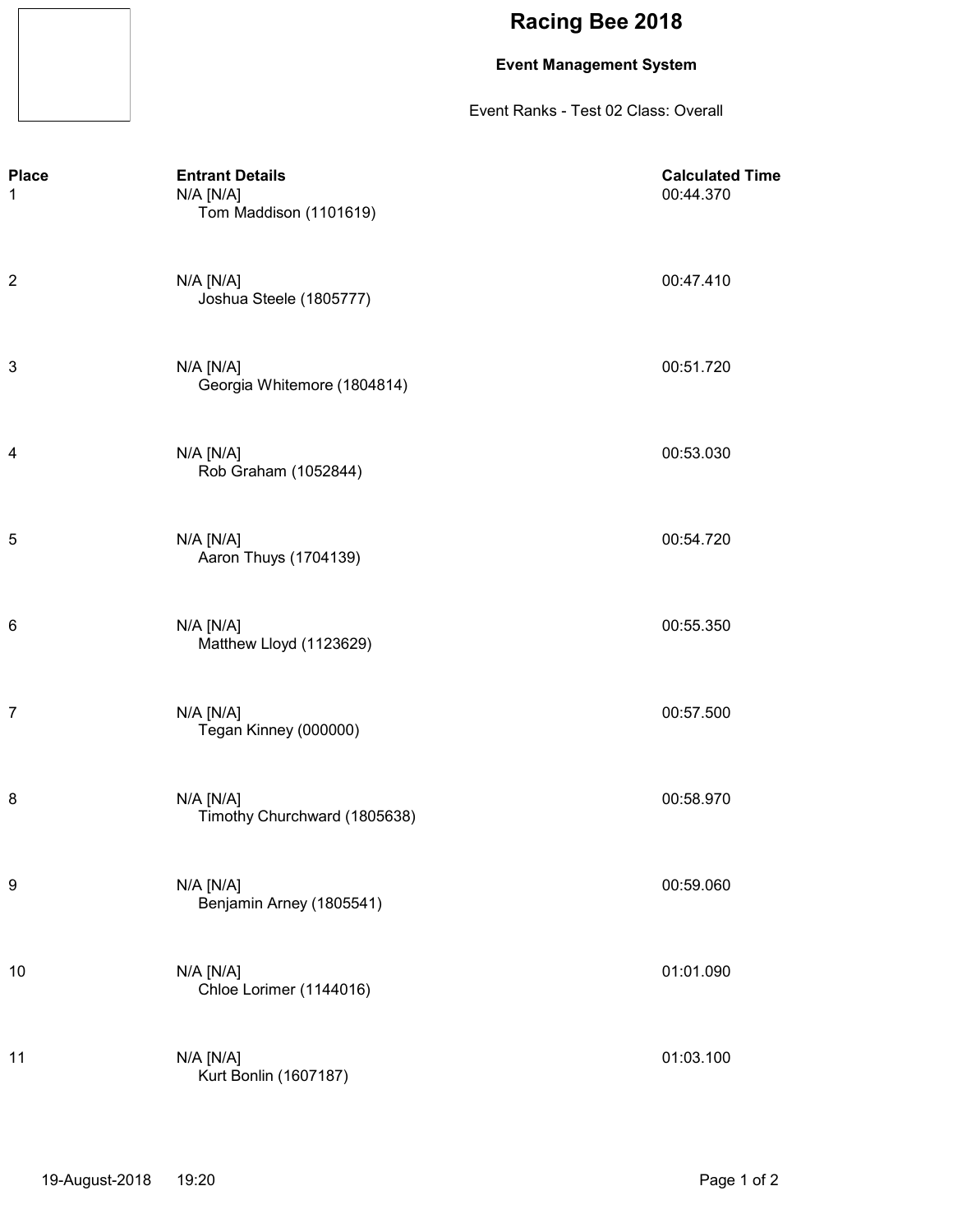| <b>Place</b><br>12 | <b>Entrant Details</b><br>N/A [N/A]<br>Laura Hall (1807815) | <b>Calculated Time</b><br>01:03.620 |
|--------------------|-------------------------------------------------------------|-------------------------------------|
| 13                 | N/A [N/A]<br>Marcus Jones (1801188)                         | 01:04.160                           |
| 14                 | N/A [N/A]<br>Eamon O'Connor (1805027)                       | 01:06.160                           |
| 15                 | N/A [N/A]<br>Andrew Scoular (1102121)                       | 01:07.150                           |
| 16                 | $N/A$ $[N/A]$<br>Andrew Weller (1805780)                    | 01:12.150                           |
| 17                 | $N/A$ $[N/A]$<br>Simon Nuccio (1607081)                     | 01:14.060                           |
| 18                 | $N/A$ $[N/A]$<br>Craig Francis (1091139)                    | 01:17.150                           |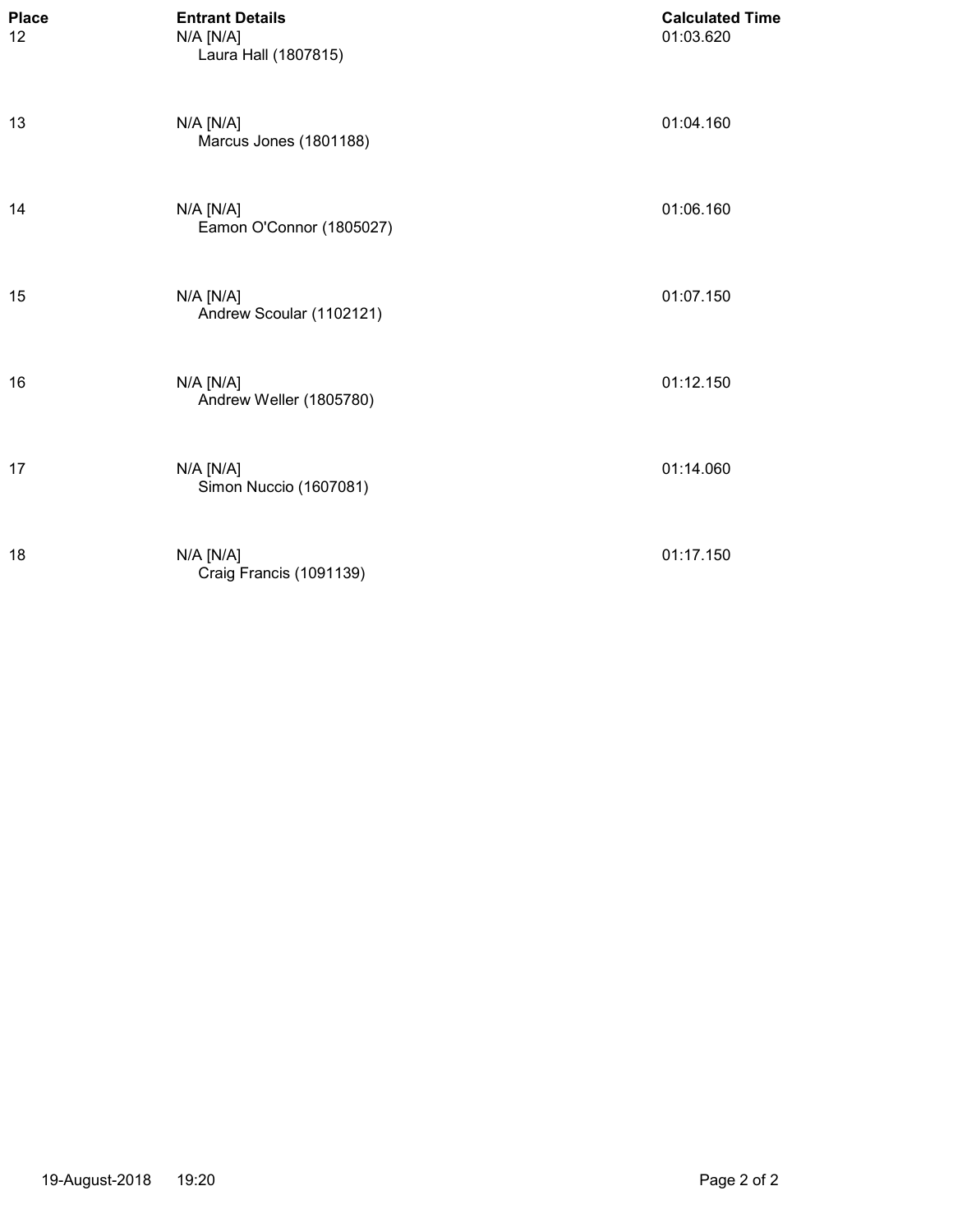### **Event Management System**

Event Ranks - Test 03 Class: Overall

| <b>Place</b><br>1 | <b>Entrant Details</b><br>N/A [N/A]<br>Rob Graham (1052844) | <b>Calculated Time</b><br>00:48.560 |
|-------------------|-------------------------------------------------------------|-------------------------------------|
| $\overline{c}$    | $N/A$ $[N/A]$<br>Joshua Steele (1805777)                    | 00:50.440                           |
| 3                 | $N/A$ $[N/A]$<br>Kurt Bonlin (1607187)                      | 00:55.370                           |
| 4                 | $N/A$ $[N/A]$<br>Laura Hall (1807815)                       | 00:57.250                           |
| 5                 | $N/A$ $[N/A]$<br>Eamon O'Connor (1805027)                   | 01:01.940                           |
| 6                 | $N/A$ $[N/A]$<br>Timothy Churchward (1805638)               | 01:05.380                           |
| $\overline{7}$    | $N/A$ $[N/A]$<br>Georgia Whitemore (1804814)                | 01:08.750                           |
| 8                 | $N/A$ $[N/A]$<br>Matthew Lloyd (1123629)                    | 01:12.250                           |
| 9                 | N/A [N/A]<br>Chloe Lorimer (1144016)                        | 01:18.530                           |
| 10                | N/A [N/A]<br>Simon Nuccio (1607081)                         | 01:27.690                           |
| 11                | $N/A$ $[N/A]$<br>Tegan Kinney (000000)                      | 01:28.910                           |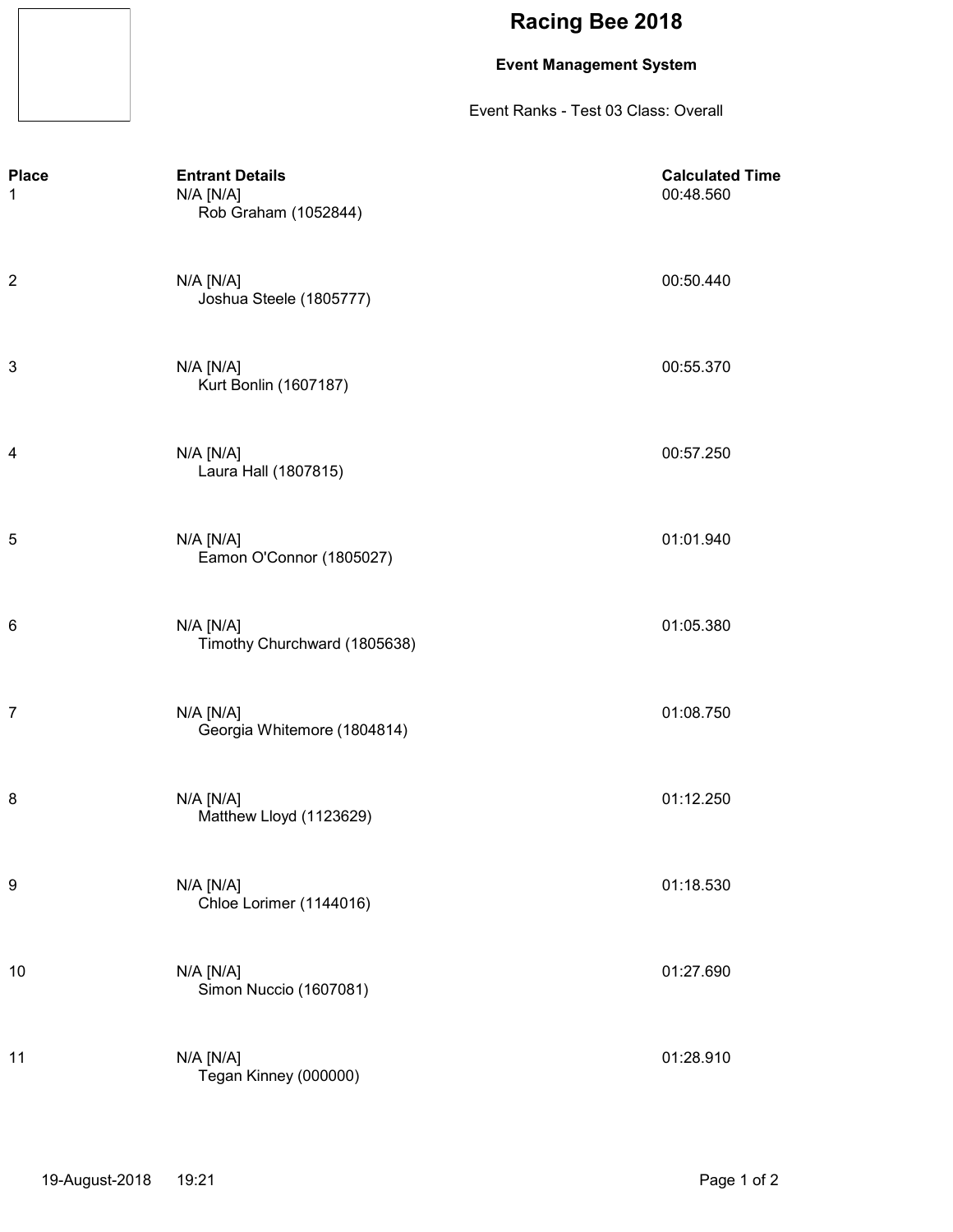| <b>Place</b><br>12 | <b>Entrant Details</b><br>N/A [N/A]<br>Tom Maddison (1101619) | <b>Calculated Time</b><br>01:33.910 |
|--------------------|---------------------------------------------------------------|-------------------------------------|
| 13                 | N/A [N/A]<br>Marcus Jones (1801188)                           | 01:33.910                           |
| 14                 | N/A [N/A]<br>Craig Francis (1091139)                          | 01:38.910                           |
| 15                 | N/A [N/A]<br>Benjamin Arney (1805541)                         | 01:38.910                           |
| 16                 | N/A [N/A]<br>Aaron Thuys (1704139)                            | 01:38.910                           |
| 17                 | N/A [N/A]<br>Andrew Weller (1805780)                          | 01:38.910                           |
| 18                 | N/A [N/A]<br>Andrew Scoular (1102121)                         | 01:38.910                           |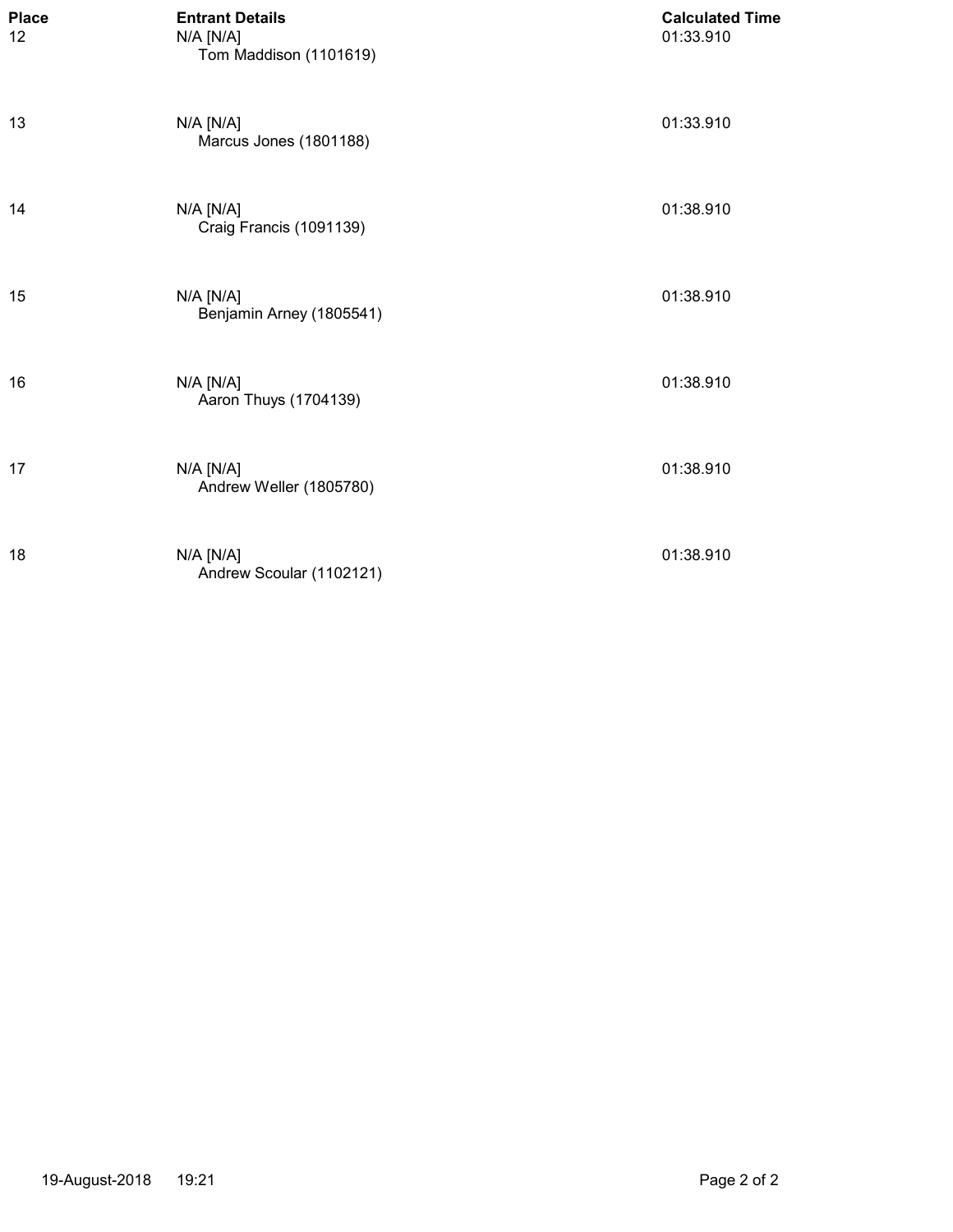### **Event Management System**

Event Ranks - Test 04 Class: Overall

| <b>Place</b><br>1 | <b>Entrant Details</b><br>N/A [N/A]<br>Tom Maddison (1101619) | <b>Calculated Time</b><br>01:00.000 |
|-------------------|---------------------------------------------------------------|-------------------------------------|
| $\boldsymbol{2}$  | N/A [N/A]<br>Rob Graham (1052844)                             | 01:11.530                           |
| 3                 | $N/A$ $[N/A]$<br>Eamon O'Connor (1805027)                     | 01:14.710                           |
| 4                 | N/A [N/A]<br>Joshua Steele (1805777)                          | 01:14.840                           |
| 5                 | N/A [N/A]<br>Simon Nuccio (1607081)                           | 01:20.370                           |
| 6                 | $N/A$ $[N/A]$<br>Tegan Kinney (000000)                        | 01:21.710                           |
| $\overline{7}$    | $N/A$ $[N/A]$<br>Matthew Lloyd (1123629)                      | 01:24.900                           |
| 8                 | $N/A$ $[N/A]$<br>Georgia Whitemore (1804814)                  | 01:25.350                           |
| 9                 | N/A [N/A]<br>Timothy Churchward (1805638)                     | 01:26.630                           |
| 10                | N/A [N/A]<br>Kurt Bonlin (1607187)                            | 01:30.780                           |
| 11                | N/A [N/A]<br>Marcus Jones (1801188)                           | 01:31.750                           |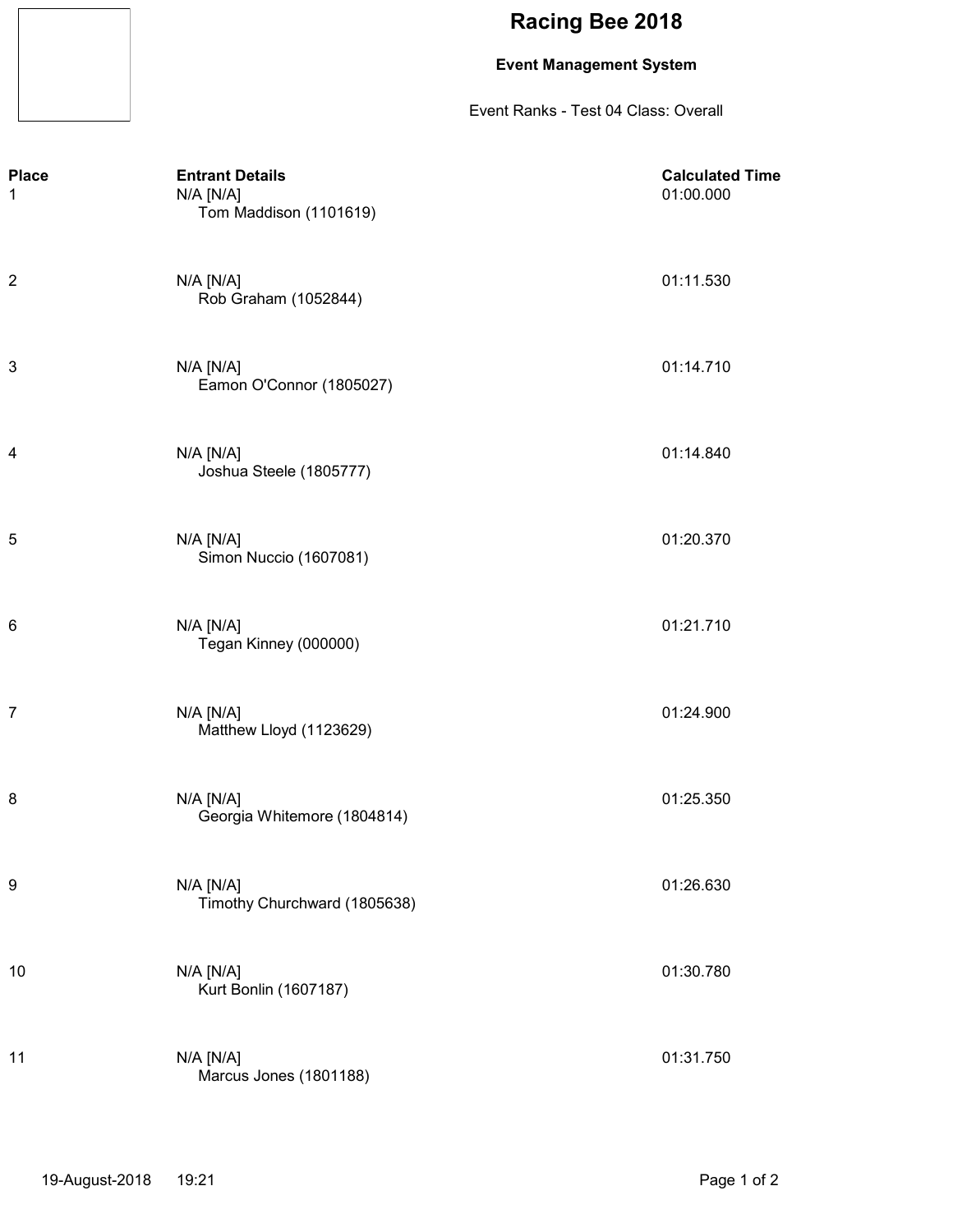| <b>Place</b><br>12 | <b>Entrant Details</b><br>N/A [N/A]<br>Chloe Lorimer (1144016) | <b>Calculated Time</b><br>01:34.060 |
|--------------------|----------------------------------------------------------------|-------------------------------------|
| 13                 | N/A [N/A]<br>Laura Hall (1807815)                              | 01:47.230                           |
| 14                 | $N/A$ $[N/A]$<br>Andrew Scoular (1102121)                      | 01:52.190                           |
| 15                 | N/A [N/A]<br>Aaron Thuys (1704139)                             | 01:59.600                           |
| 16                 | $N/A$ $[N/A]$<br>Benjamin Arney (1805541)                      | 02:19.030                           |
| 17                 | N/A [N/A]<br>Craig Francis (1091139)                           | 02:24.030                           |
| 18                 | N/A [N/A]<br>Andrew Weller (1805780)                           | 02:24.030                           |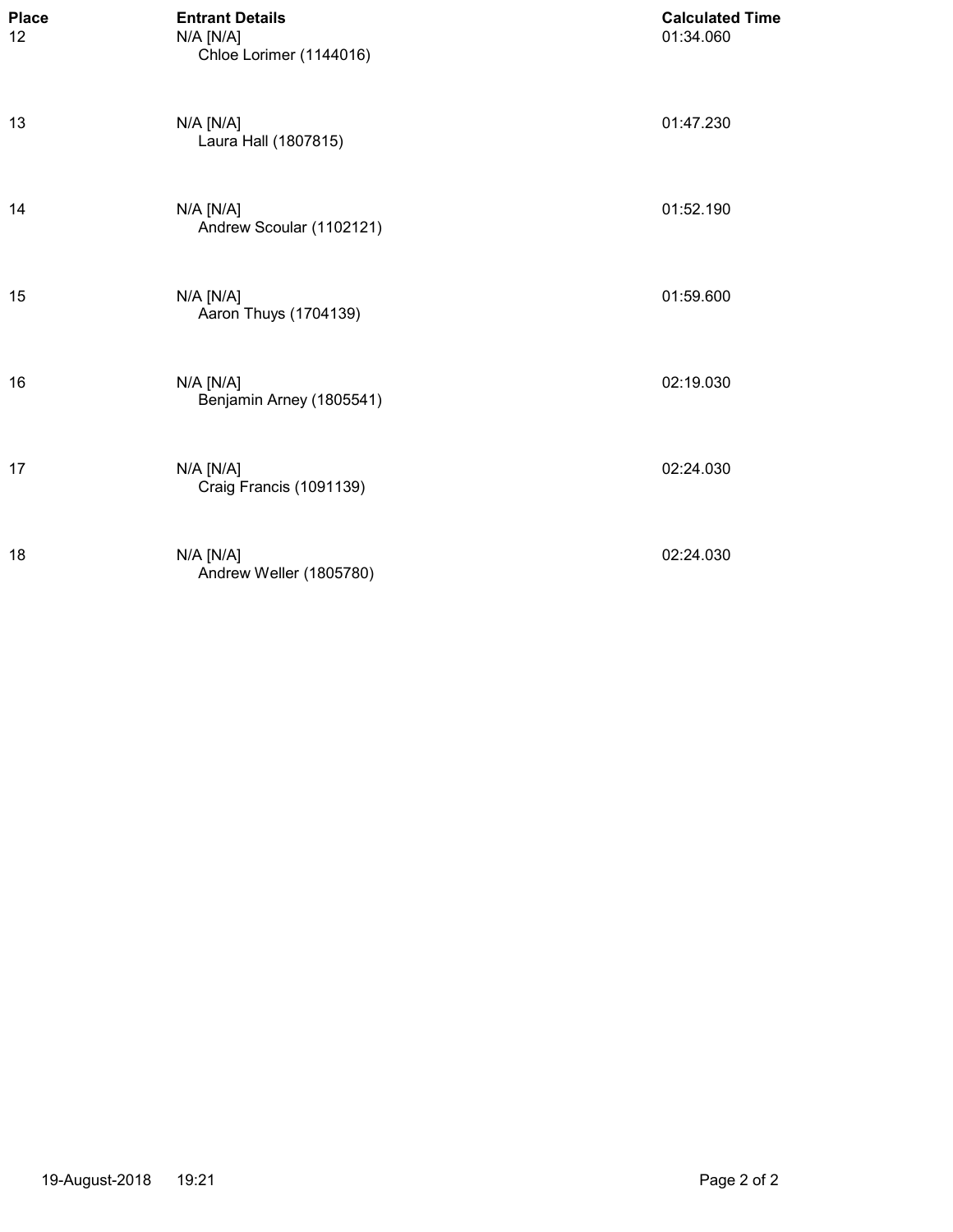### **Event Management System**

Event Ranks - Test 05 Class: Overall

| <b>Place</b><br>1 | <b>Entrant Details</b><br>N/A [N/A]<br>Rob Graham (1052844) | <b>Calculated Time</b><br>00:47.940 |
|-------------------|-------------------------------------------------------------|-------------------------------------|
| $\overline{c}$    | $N/A$ $[N/A]$<br>Tom Maddison (1101619)                     | 00:51.320                           |
| 3                 | $N/A$ $[N/A]$<br>Kurt Bonlin (1607187)                      | 00:56.690                           |
| 4                 | $N/A$ $[N/A]$<br>Joshua Steele (1805777)                    | 00:57.160                           |
| 5                 | $N/A$ $[N/A]$<br>Benjamin Arney (1805541)                   | 00:58.160                           |
| 6                 | N/A [N/A]<br>Timothy Churchward (1805638)                   | 01:02.750                           |
| $\overline{7}$    | $N/A$ $[N/A]$<br>Laura Hall (1807815)                       | 01:03.310                           |
| 8                 | $N/A$ $[N/A]$<br>Eamon O'Connor (1805027)                   | 01:03.780                           |
| 9                 | N/A [N/A]<br>Georgia Whitemore (1804814)                    | 01:07.500                           |
| 10                | N/A [N/A]<br>Chloe Lorimer (1144016)                        | 01:15.650                           |
| 11                | N/A [N/A]<br>Matthew Lloyd (1123629)                        | 01:17.780                           |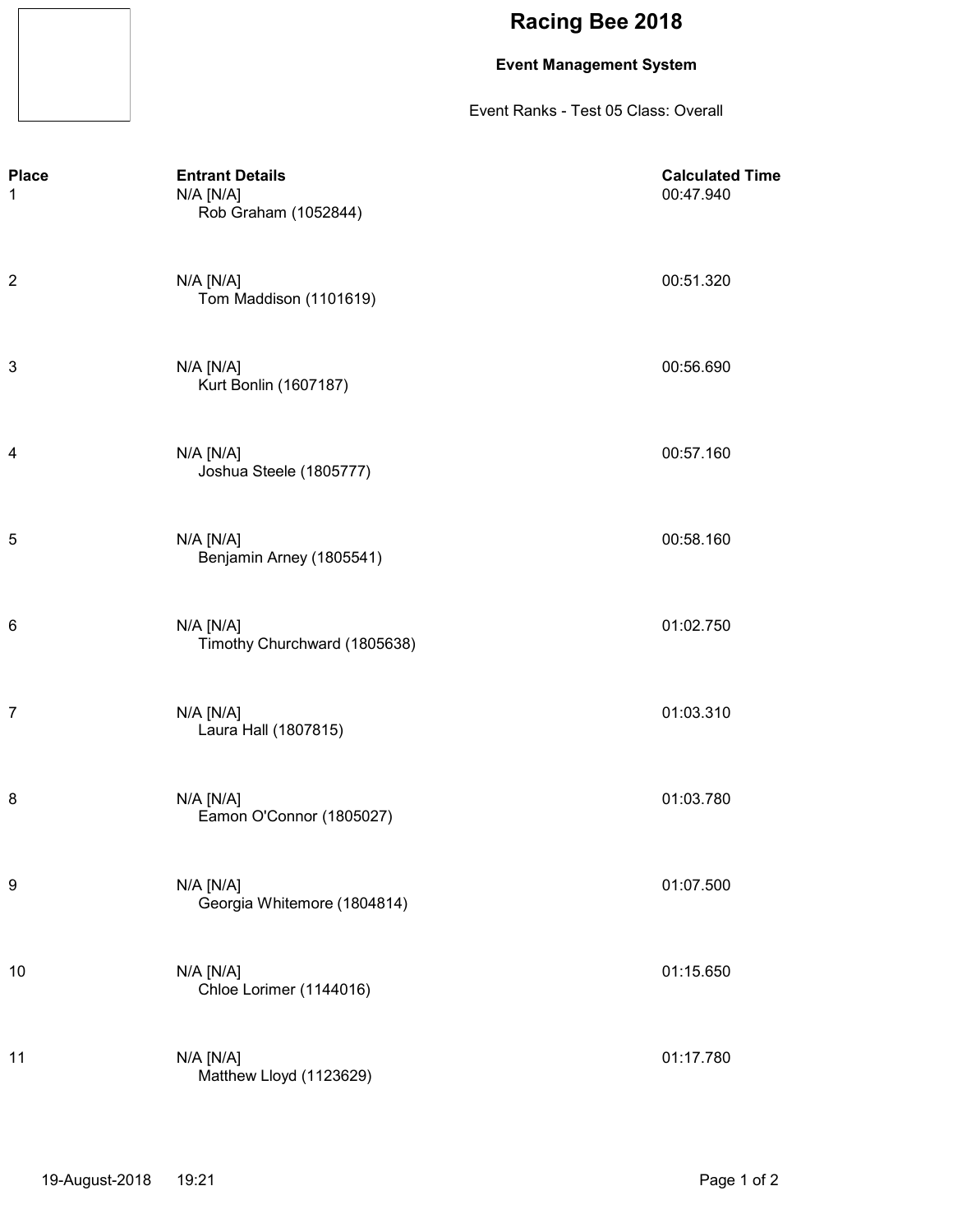| <b>Place</b><br>12 | <b>Entrant Details</b><br>$N/A$ $[N/A]$<br>Tegan Kinney (000000) | <b>Calculated Time</b><br>01:34.180 |
|--------------------|------------------------------------------------------------------|-------------------------------------|
| 13                 | $N/A$ $[N/A]$<br>Simon Nuccio (1607081)                          | 01:58.750                           |
| 14                 | $N/A$ $[N/A]$<br>Marcus Jones (1801188)                          | 01:58.750                           |
| 15                 | $N/A$ $[N/A]$<br>Andrew Weller (1805780)                         | 01:58.750                           |
| 16                 | $N/A$ $[N/A]$<br>Craig Francis (1091139)                         | 02:03.750                           |
| 17                 | $N/A$ $[N/A]$<br>Aaron Thuys (1704139)                           | 02:03.750                           |
| 18                 | N/A [N/A]<br>Andrew Scoular (1102121)                            | 02:03.750                           |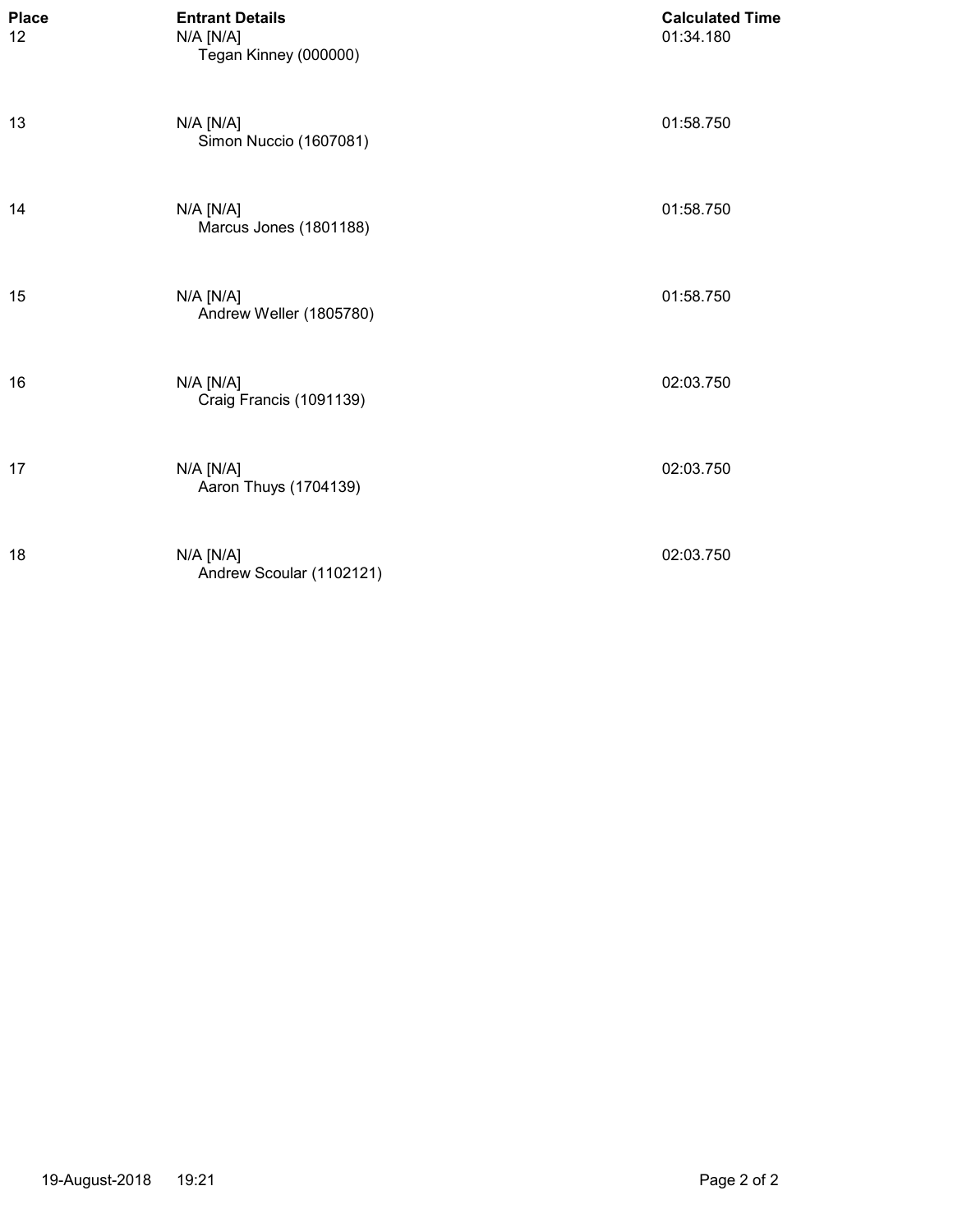### **Event Management System**

Event Ranks - Test 06 Class: Overall

| <b>Place</b><br>1       | <b>Entrant Details</b><br>N/A [N/A]<br>Rob Graham (1052844) | <b>Calculated Time</b><br>00:45.870 |
|-------------------------|-------------------------------------------------------------|-------------------------------------|
| $\overline{\mathbf{c}}$ | $N/A$ $[N/A]$<br>Tom Maddison (1101619)                     | 00:51.500                           |
| 3                       | $N/A$ $[N/A]$<br>Simon Nuccio (1607081)                     | 00:57.750                           |
| 4                       | $N/A$ $[N/A]$<br>Joshua Steele (1805777)                    | 00:59.660                           |
| 5                       | N/A [N/A]<br>Chloe Lorimer (1144016)                        | 00:59.690                           |
| 6                       | $N/A$ $[N/A]$<br>Matthew Lloyd (1123629)                    | 01:03.060                           |
| 7                       | $N/A$ $[N/A]$<br>Eamon O'Connor (1805027)                   | 01:07.480                           |
| 8                       | $N/A$ $[N/A]$<br>Kurt Bonlin (1607187)                      | 01:14.380                           |
| 9                       | N/A [N/A]<br>Tegan Kinney (000000)                          | 01:19.870                           |
| 10                      | N/A [N/A]<br>Laura Hall (1807815)                           | 01:21.060                           |
| 11                      | N/A [N/A]<br>Georgia Whitemore (1804814)                    | 01:26.060                           |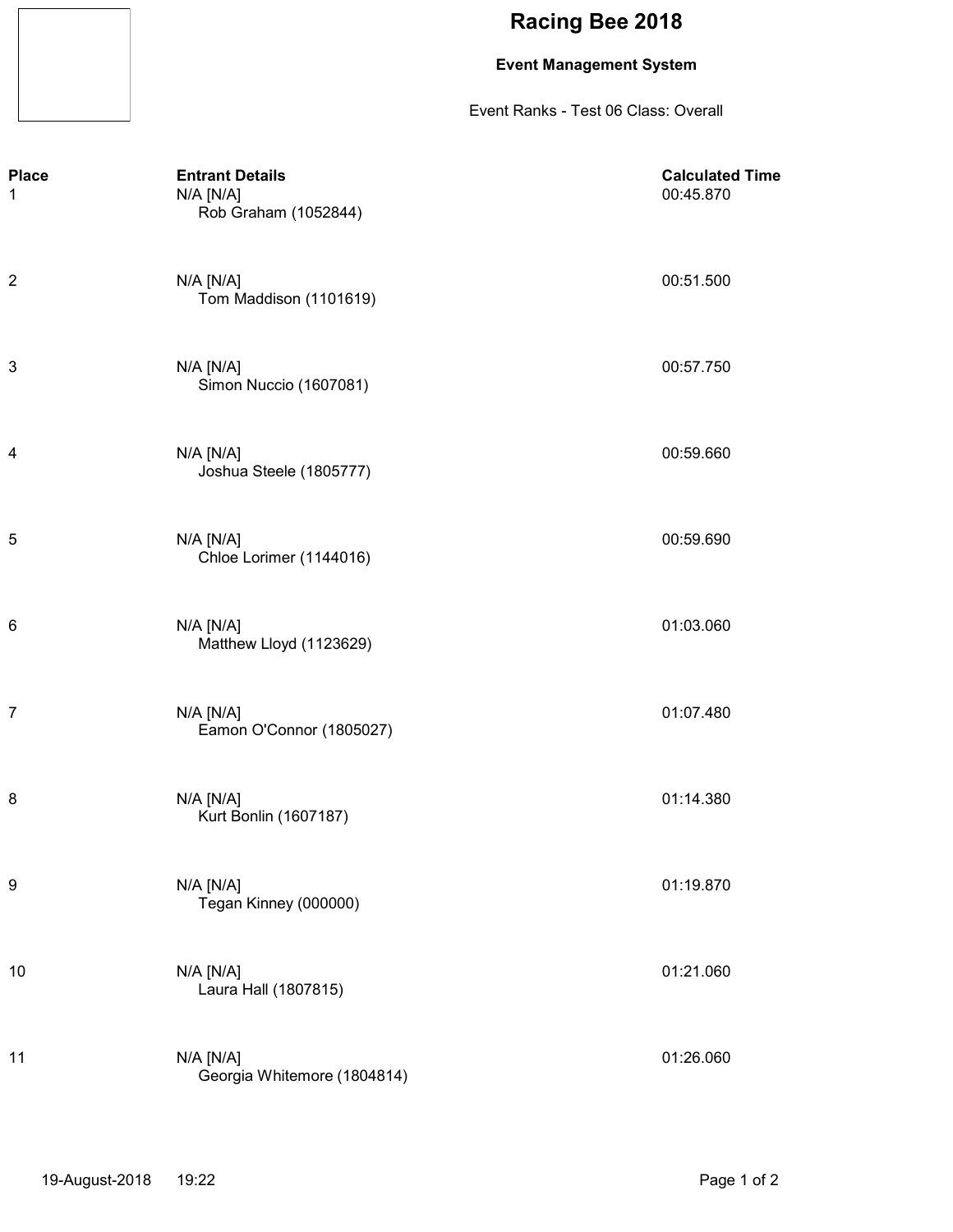| <b>Place</b><br>12 | <b>Entrant Details</b><br>N/A [N/A]<br>Benjamin Arney (1805541) | <b>Calculated Time</b><br>01:26.060 |
|--------------------|-----------------------------------------------------------------|-------------------------------------|
| 13                 | $N/A$ $[N/A]$<br>Aaron Thuys (1704139)                          | 01:26.060                           |
| 14                 | $N/A$ $[N/A]$<br>Marcus Jones (1801188)                         | 01:26.060                           |
| 15                 | N/A [N/A]<br>Timothy Churchward (1805638)                       | 01:26.060                           |
| 16                 | $N/A$ $[N/A]$<br>Andrew Weller (1805780)                        | 01:26.060                           |
| 17                 | $N/A$ $[N/A]$<br>Craig Francis (1091139)                        | 01:31.060                           |
| 18                 | $N/A$ $[N/A]$<br>Andrew Scoular (1102121)                       | 01:31.060                           |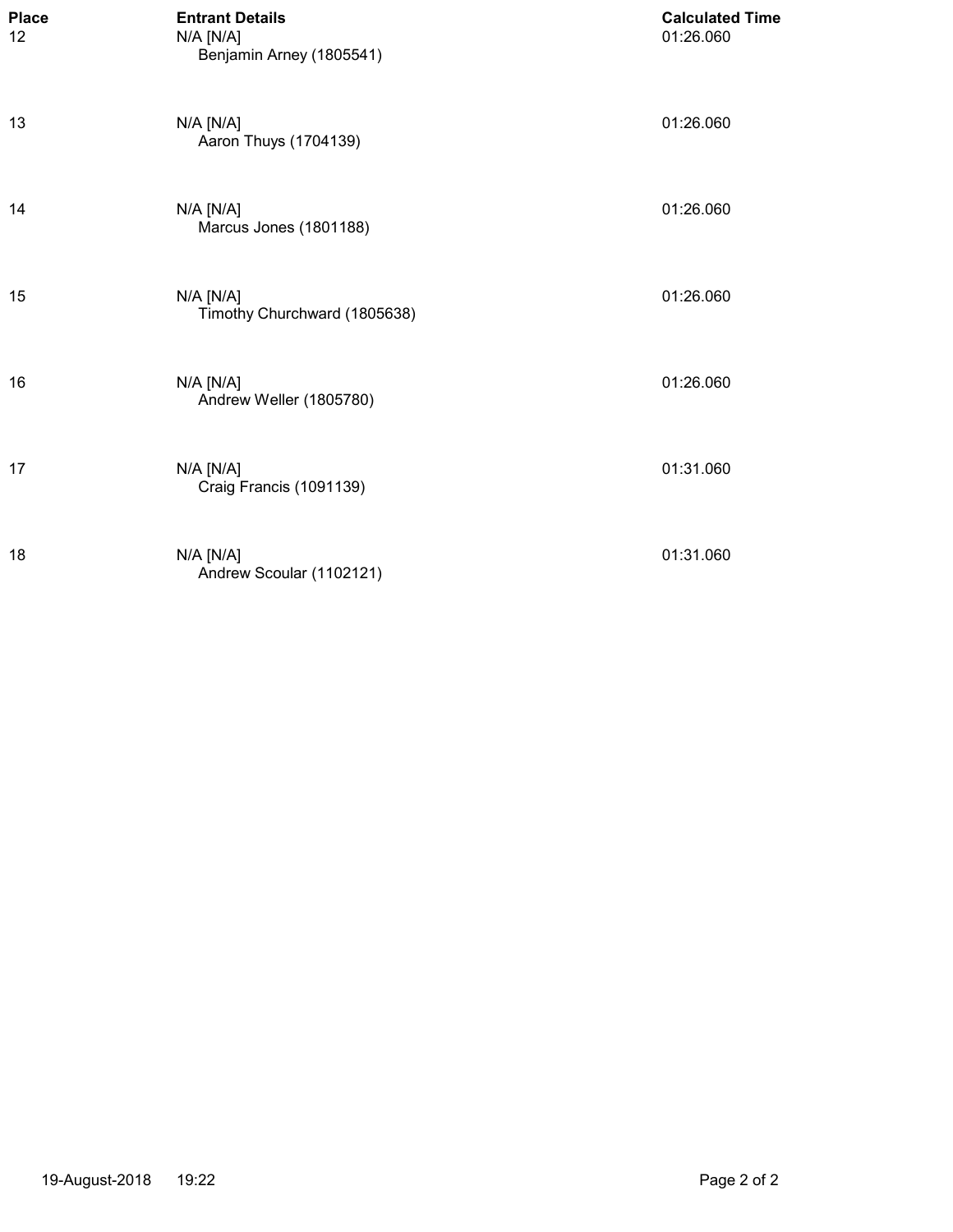### **Event Management System**

Event Ranks - Test 07 Class: Overall

| <b>Place</b><br>1 | <b>Entrant Details</b><br>N/A [N/A]<br>Rob Graham (1052844) | <b>Calculated Time</b><br>00:58.030 |
|-------------------|-------------------------------------------------------------|-------------------------------------|
| $\overline{c}$    | $N/A$ $[N/A]$<br>Joshua Steele (1805777)                    | 00:59.810                           |
| 3                 | $N/A$ $[N/A]$<br>Eamon O'Connor (1805027)                   | 01:00.600                           |
| 4                 | $N/A$ $[N/A]$<br>Marcus Jones (1801188)                     | 01:01.210                           |
| 5                 | $N/A$ $[N/A]$<br>Tom Maddison (1101619)                     | 01:02.940                           |
| 6                 | $N/A$ $[N/A]$<br>Timothy Churchward (1805638)               | 01:02.970                           |
| $\overline{7}$    | $N/A$ $[N/A]$<br>Andrew Weller (1805780)                    | 01:13.220                           |
| 8                 | $N/A$ $[N/A]$<br>Chloe Lorimer (1144016)                    | 01:27.870                           |
| 9                 | N/A [N/A]<br>Georgia Whitemore (1804814)                    | 01:33.120                           |
| 10                | N/A [N/A]<br>Simon Nuccio (1607081)                         | 01:38.120                           |
| 11                | N/A [N/A]<br>Matthew Lloyd (1123629)                        | 01:38.120                           |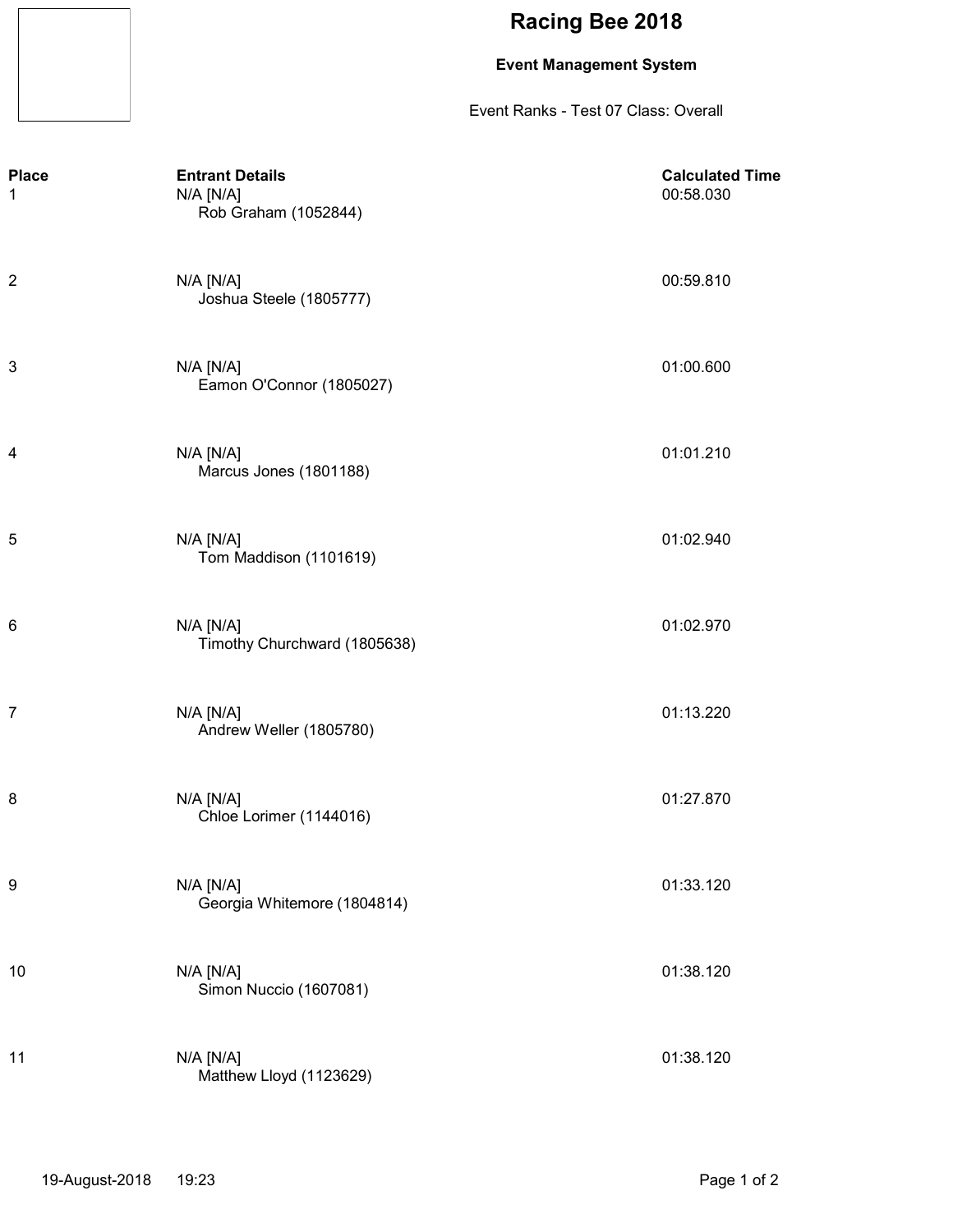| <b>Place</b><br>12 | <b>Entrant Details</b><br>N/A [N/A]<br>Tegan Kinney (000000) | <b>Calculated Time</b><br>01:38.120 |
|--------------------|--------------------------------------------------------------|-------------------------------------|
| 13                 | N/A [N/A]<br>Craig Francis (1091139)                         | 01:43.120                           |
| 14                 | N/A [N/A]<br>Benjamin Arney (1805541)                        | 01:43.120                           |
| 15                 | N/A [N/A]<br>Laura Hall (1807815)                            | 01:43.120                           |
| 16                 | N/A [N/A]<br>Kurt Bonlin (1607187)                           | 01:43.120                           |
| 17                 | N/A [N/A]<br>Aaron Thuys (1704139)                           | 01:43.120                           |
| 18                 | N/A [N/A]<br>Andrew Scoular (1102121)                        | 01:43.120                           |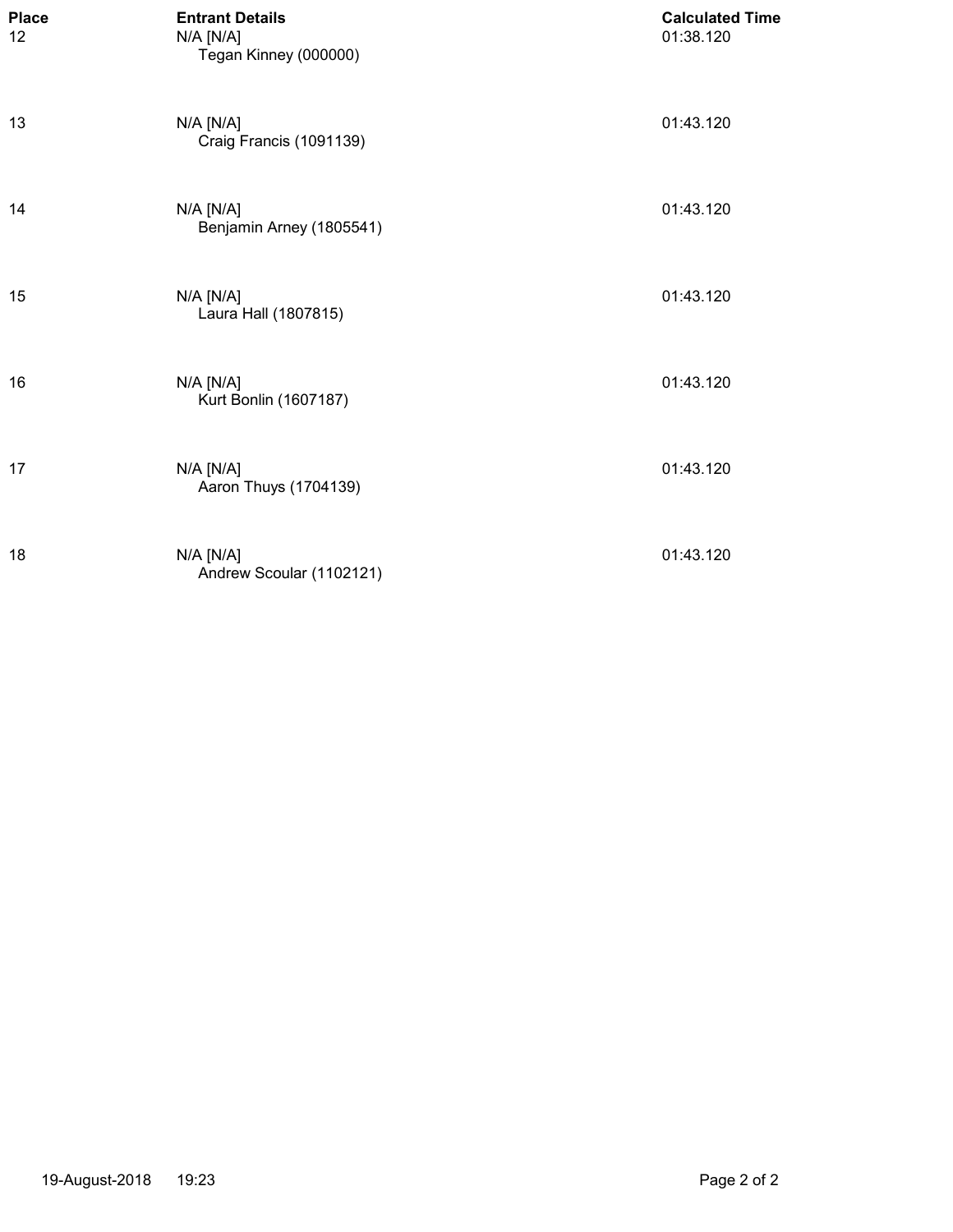### **Event Management System**

Event Ranks - Test 08 Class: Overall

| <b>Place</b><br>1 | <b>Entrant Details</b><br>N/A [N/A]<br>Rob Graham (1052844) | <b>Calculated Time</b><br>00:41.500 |
|-------------------|-------------------------------------------------------------|-------------------------------------|
| $\overline{c}$    | $N/A$ $[N/A]$<br>Tom Maddison (1101619)                     | 00:42.190                           |
| 3                 | N/A [N/A]<br>Joshua Steele (1805777)                        | 00:46.130                           |
| 4                 | $N/A$ $[N/A]$<br>Eamon O'Connor (1805027)                   | 00:54.880                           |
| 5                 | $N/A$ $[N/A]$<br>Matthew Lloyd (1123629)                    | 00:57.750                           |
| 6                 | N/A [N/A]<br>Georgia Whitemore (1804814)                    | 01:00.650                           |
| $\overline{7}$    | N/A [N/A]<br>Tegan Kinney (000000)                          | 01:01.320                           |
| 8                 | $N/A$ $[N/A]$<br>Chloe Lorimer (1144016)                    | 01:02.280                           |
| 9                 | N/A [N/A]<br>Timothy Churchward (1805638)                   | 01:06.320                           |
| 10                | N/A [N/A]<br>Craig Francis (1091139)                        | 01:11.320                           |
| 11                | N/A [N/A]<br>Benjamin Arney (1805541)                       | 01:11.320                           |